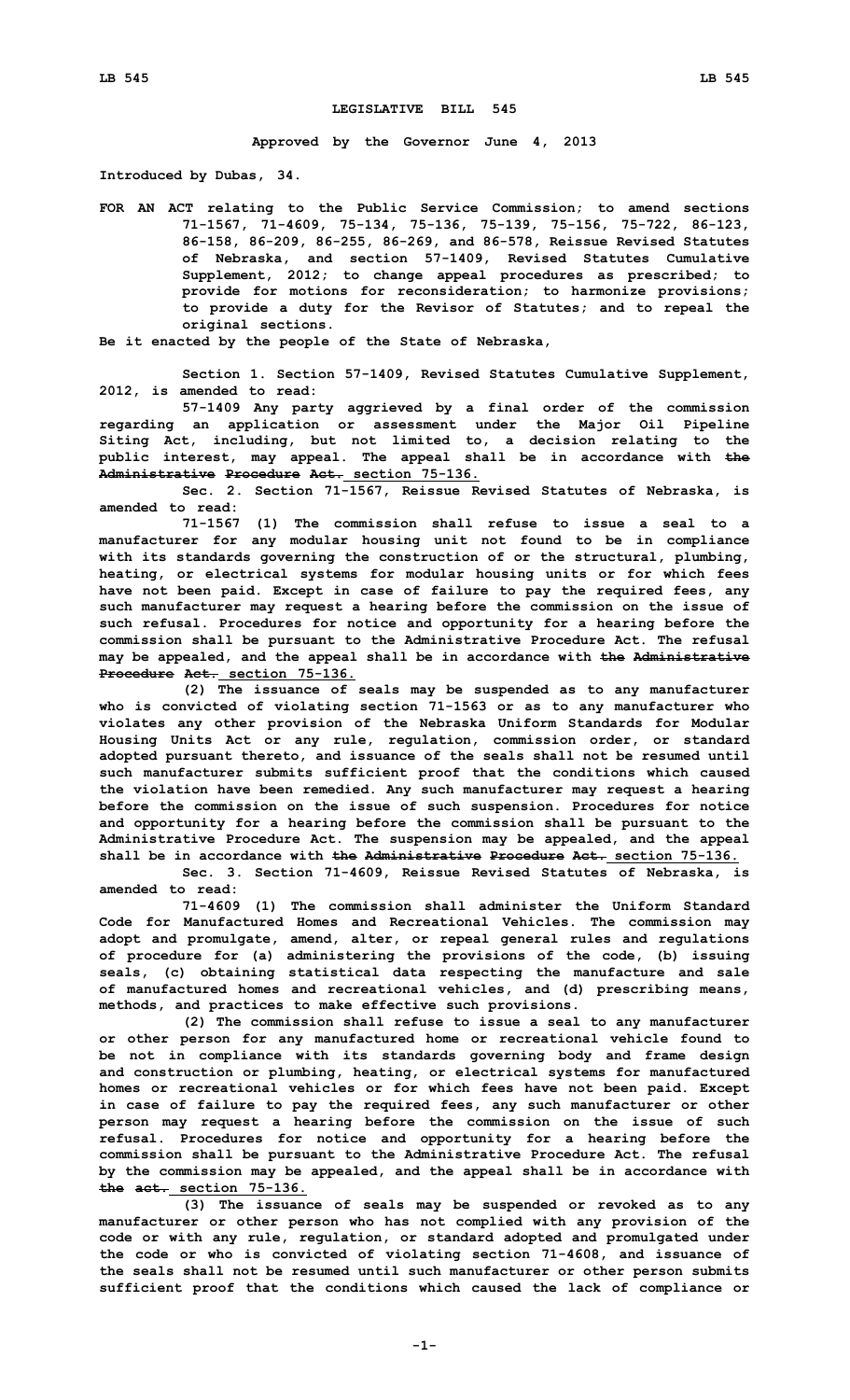**the violation have been remedied. Any manufacturer or other person may request <sup>a</sup> hearing before the commission on the issue of such suspension or revocation. Procedures for notice and opportunity for <sup>a</sup> hearing before the commission shall be pursuant to the Administrative Procedure Act. The suspension or revocation by the commission may be appealed, and the appeal shall be in accordance with the act. section 75-136.**

**(4) The commission may conduct hearings and presentations of views consistent with the regulations adopted by the United States Department of Housing and Urban Development and adopt and promulgate such rules and regulations as are necessary to carry out this function.**

**(5) The commission shall establish <sup>a</sup> monitoring inspection fee in an amount approved by the United States Secretary of Housing and Urban Development, which fee shall be an amount paid to the commission by the manufacturer for each manufactured-home seal issued in the state. An additional monitoring inspection fee established by the United States Secretary of Housing and Urban Development shall be paid by the manufacturer to the secretary who shall distribute the fees collected from all manufactured-home manufacturers based on provisions developed and approved by the secretary.**

**Sec. 4. Section 75-134, Reissue Revised Statutes of Nebraska, is amended to read:**

**75-134 (1) <sup>A</sup> commission order entered after <sup>a</sup> hearing shall be written and shall recite (a) <sup>a</sup> discussion of the facts of <sup>a</sup> basic or underlying nature, (b) the ultimate facts, and (c) the commission's reasoning or other authority relied upon by the commission.**

**(2) Every order of the commission shall become effective ten days after the date of the mailing of <sup>a</sup> copy of the order to the parties of record except (a) when the commission prescribes <sup>a</sup> later an alternate effective date, (b) as otherwise provided in section 75-121 or 75-139, (c) for cease and desist orders issued pursuant to section 75-133 which shall become effective on the date of entry, or (d) for orders entered pursuant to section 75-319 which shall become effective on the date of entry.**

**(3) Except as otherwise provided in this section or for rate orders provided for in section 75-139, any appeal of <sup>a</sup> commission order shall not stay enforcement of such order unless otherwise ordered under subsection (3) of section 84-917. by the commission or the Court of Appeals.**

**(4) Notwithstanding subsection (3) of this section, any appeal of <sup>a</sup> rate order under the State Natural Gas Regulation Act entered pursuant to section 66-1838 shall stay enforcement of such order pending resolution of the appeal.**

**Sec. 5. Section 75-136, Reissue Revised Statutes of Nebraska, is amended to read:**

**75-136 (1) Except as otherwise provided by law, if <sup>a</sup> party to any proceeding is not satisfied with the order entered by the commission, such party may appeal.**

**(2) Any appeal filed on or after August 31, 2003, shall be in accordance with the Administrative Procedure Act. October 1, 2013, shall be taken in the same manner and time as appeals from the district court, except that the appellate court shall conduct <sup>a</sup> review of the matter de novo on the record. Appeals shall be heard and disposed of in the appellate court in the manner provided by law. Appeal of <sup>a</sup> commission order shall be perfected by filing <sup>a</sup> notice of intention to appeal with the executive director of the commission within thirty days after the effective date of the order as determined under section 75-134.**

**(3) Any appeal filed prior to August 31, 2003, October 1, 2013, shall be in accordance with sections 75-134, 75-136, to 75-138, and 75-156 as such sections existed prior to the changes made by Laws 2003, LB 187. this legislative bill.**

**(4) Any appeal of <sup>a</sup> rate order under the State Natural Gas Regulation Act entered pursuant to section 66-1838 shall be advanced by the Court of Appeals as other causes which involve the public welfare and convenience are advanced.**

**Sec. 6. Section 75-139, Reissue Revised Statutes of Nebraska, is amended to read:**

**75-139 (1) Except as otherwise provided in this section, the effective date of <sup>a</sup> rate order that is appealed shall be the first Monday following the date of the appellate court's mandate if the order is affirmed, except that (1) (a) <sup>a</sup> shipper may make effective <sup>a</sup> rate order reducing <sup>a</sup> fixed rate by filing <sup>a</sup> supersedeas bond with the commission sufficient in amount to insure refund of the difference between the rate appealed and the original rate to the carrier entitled thereto if the order appealed is reversed and (2) (b) <sup>a</sup> common carrier may make effective <sup>a</sup> rate order increasing <sup>a</sup> fixed**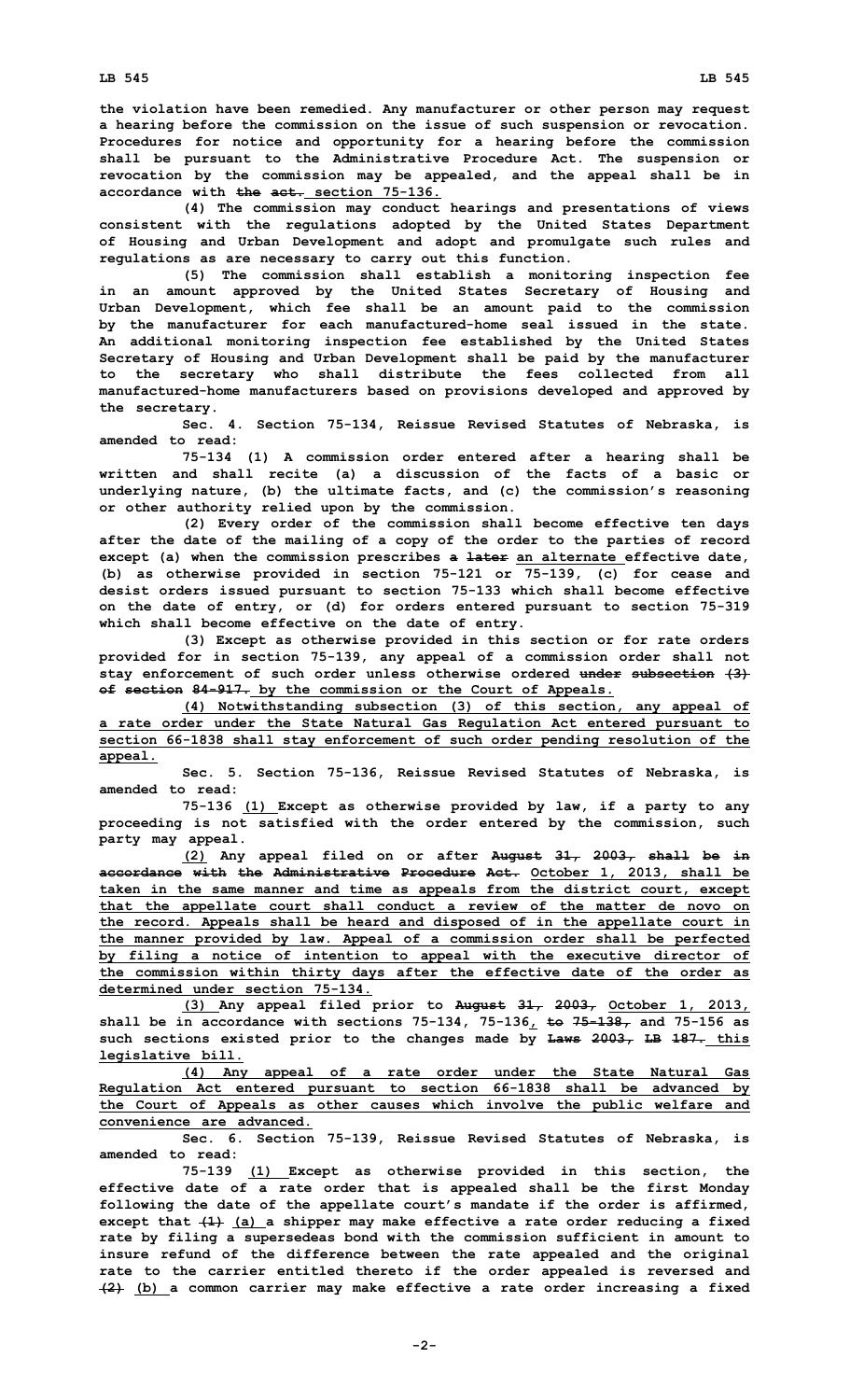**rate by filing <sup>a</sup> supersedeas bond with the commission sufficient in amount to insure refund of the difference between the rate finally approved and the rate appealed to shippers or subscribers entitled thereto if the order appealed is reversed.**

**(2) <sup>A</sup> supersedeas bond may be filed by any affected shipper or common carrier, including shippers or common carriers that were not parties to the rate proceeding, at any time prior to the issuance of the appellate court's mandate. Only the shipper or common carrier filing <sup>a</sup> supersedeas bond shall benefit from such filing.**

**(3) The commission shall approve <sup>a</sup> supersedeas bond which meets the requirements of this section within seven days after <sup>a</sup> written request therefor has been made, and failure to disapprove the bond within the time specified shall be deemed to be an approval.**

**(4) <sup>A</sup> carrier may put into effect rate increases granted by <sup>a</sup> commission order while appealing that portion of the commission's order denying <sup>a</sup> part of an application of the carrier.**

**(5) This section does not apply to rate orders under the State Natural Gas Regulation Act entered pursuant to section 66-1838.**

**Sec. 7. (1) Except with respect to rate orders under the State Natural Gas Regulation Act entered pursuant to section 66-1838, any party may file <sup>a</sup> motion for reconsideration with the commission within ten days after the effective date of the order as determined under section 75-134. The filing of <sup>a</sup> motion for reconsideration shall suspend the time for filing <sup>a</sup> notice of intention to appeal pending resolution of the motion, except that if the commission does not dispose of <sup>a</sup> motion for reconsideration within sixty days after the filing of the motion, the motion shall be deemed denied and the procedures for appeal in section 75-136 apply.**

**(2) Any party to <sup>a</sup> general rate proceeding under the State Natural Gas Regulation Act may file <sup>a</sup> motion for reconsideration within thirty days after the day an order setting natural gas rates is entered by the commission. The filing of <sup>a</sup> motion for reconsideration shall stay the order until the earlier of the date the commission enters an order resolving the motion or one hundred twenty days from the date of the order setting rates. Either party shall have thirty days after the date the commission enters an order resolving the motion or the expiration of the one-hundred-twenty-day period for considering the motion, whichever is earlier, in which to file an appeal.**

**Sec. 8. Section 75-156, Reissue Revised Statutes of Nebraska, is amended to read:**

**75-156 (1) In addition to other penalties and relief provided by law, the Public Service Commission may, upon <sup>a</sup> finding that the violation is proven by clear and convincing evidence, assess <sup>a</sup> civil penalty of up to ten thousand dollars per day against any person, motor carrier, regulated motor carrier, common carrier, contract carrier, grain dealer, or grain warehouseman for each violation of (a) any provision of the laws of this state within the jurisdiction of the commission as enumerated in section 75-109.01, (b) any term, condition, or limitation of any certificate, permit, or authority issued by the commission pursuant to the laws of this state within the jurisdiction of the commission as enumerated in section 75-109.01, or (c) any rule, regulation, or order of the commission issued under authority delegated to the commission pursuant to the laws of this state within the jurisdiction of the commission as enumerated in section 75-109.01.**

**(2) In addition to other penalties and relief provided by law, the Public Service Commission may, upon <sup>a</sup> finding that the violation is proven by clear and convincing evidence, assess <sup>a</sup> civil penalty not less than one hundred dollars and not more than one thousand dollars against any jurisdictional utility for each violation of (a) any provision of the State Natural Gas Regulation Act, (b) any rule, regulation, order, or lawful requirement issued by the commission pursuant to the act, (c) any final judgment or decree made by any court upon appeal from any order of the commission, or (d) any term, condition, or limitation of any certificate issued by the commission issued under authority delegated to the commission pursuant to the act. The amount of the civil penalty assessed in each case shall be based on the severity of the violation charged. The commission may compromise or mitigate any penalty prior to hearing if all parties agree. In determining the amount of the penalty, the commission shall consider the appropriateness of the penalty in light of the gravity of the violation and the good faith of the violator in attempting to achieve compliance after notification of the violation is given.**

**(3) In addition to other penalties and relief provided by law, the Public Service Commission may, upon <sup>a</sup> finding that the violation is proven by clear and convincing evidence, assess <sup>a</sup> civil penalty of up to ten thousand dollars per day against any wireless carrier for each violation of the**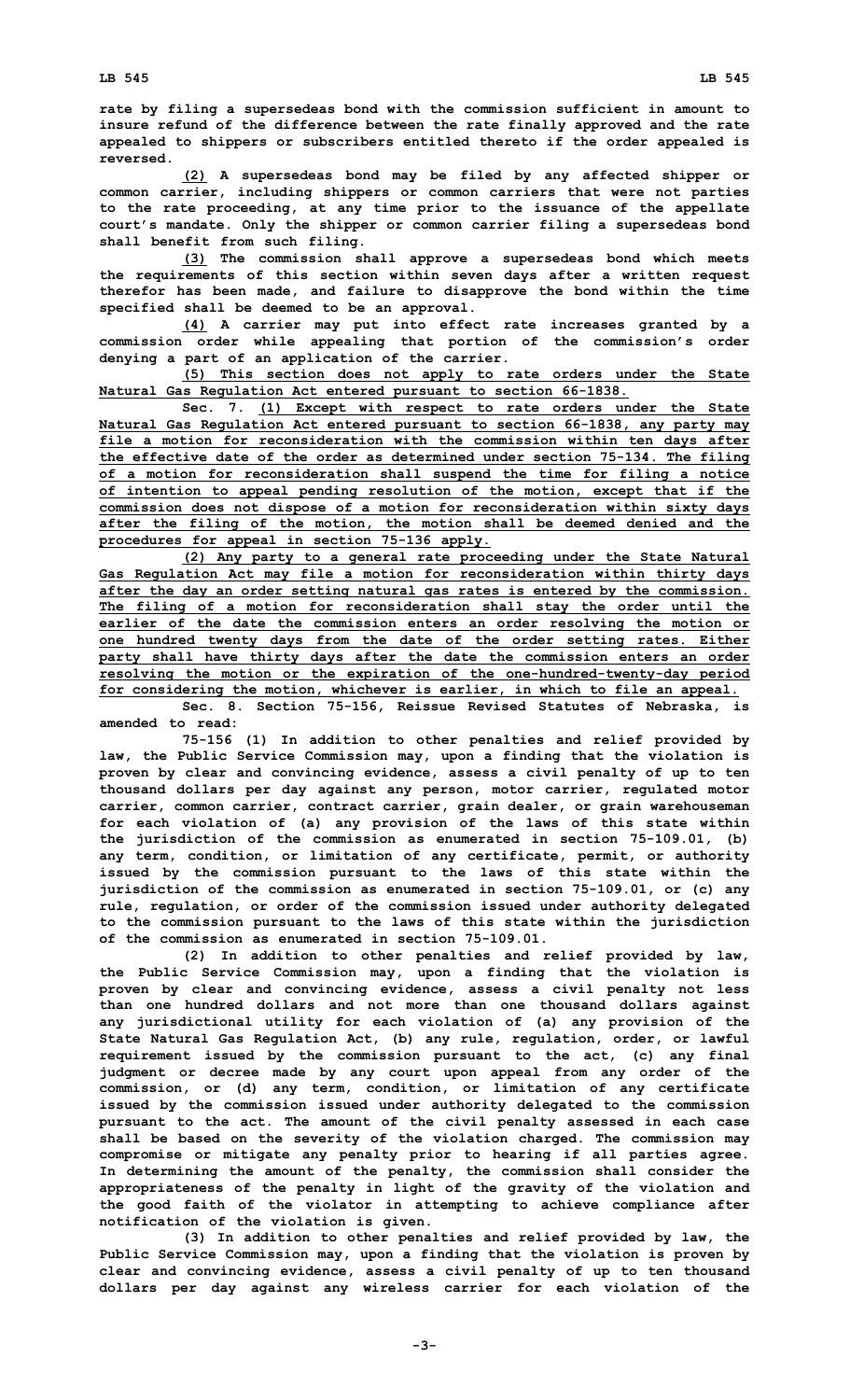**Enhanced Wireless 911 Services Act or any rule, regulation, or order of the commission issued under authority delegated to the commission pursuant to the act.**

**(4) In addition to other penalties and relief provided by law, the Public Service Commission may, upon <sup>a</sup> finding that the violation is proven by clear and convincing evidence, assess <sup>a</sup> civil penalty of up to one thousand dollars against any person for each violation of the Nebraska Uniform Standards for Modular Housing Units Act or the Uniform Standard Code for Manufactured Homes and Recreational Vehicles or any rule, regulation, or order of the commission issued under the authority delegated to the commission pursuant to either act. Each such violation shall constitute <sup>a</sup> separate violation with respect to each modular housing unit, manufactured home, or recreational vehicle, except that the maximum penalty shall not exceed one million dollars for any related series of violations occurring within one year from the date of the first violation.**

**(5) The civil penalty assessed under this section shall not exceed two million dollars per year for each violation except as provided in subsection (4) of this section. The amount of the civil penalty assessed in each case shall be based on the severity of the violation charged. The commission may compromise or mitigate any penalty prior to hearing if all parties agree. In determining the amount of the penalty, the commission shall consider the appropriateness of the penalty in light of the gravity of the violation and the good faith of the violator in attempting to achieve compliance after notification of the violation is given.**

**(6) Upon notice and hearing in accordance with this section and section 75-157, the commission may enter an order assessing <sup>a</sup> civil penalty of up to one hundred dollars against any person, firm, partnership, limited liability company, corporation, cooperative, or association for failure to file an annual report or, beginning January 1, 2004, pay the fee as required by section 75-116 and as prescribed by commission rules and regulations or for failure to register as required by section 86-125 and as prescribed by commission rules and regulations. Each day during which the violation continues after the commission has issued an order finding that <sup>a</sup> violation has occurred constitutes <sup>a</sup> separate offense. Any party aggrieved by an order of the commission under this section may appeal. The appeal shall be in accordance with the Administrative Procedure Act. section 75-136.**

**(7) When any person or party is accused of any violation listed in this section, the commission shall notify such person or party in writing (a) setting forth the date, facts, and nature of each act or omission upon which each charge of <sup>a</sup> violation is based, (b) specifically identifying the particular statute, certificate, permit, rule, regulation, or order purportedly violated, (c) that <sup>a</sup> hearing will be held and the time, date, and place of the hearing, (d) that in addition to the civil penalty, the commission may enforce additional penalties and relief as provided by law, and (e) that upon failure to pay any civil penalty determined by the commission, the penalty may be collected by civil action in the district court of Lancaster County.**

**Sec. 9. Section 75-722, Reissue Revised Statutes of Nebraska, is amended to read:**

**75-722 Commission hearings concerning the provisions of sections 75-709 to 75-724 and any appeals therefrom shall be in accordance with the Administrative Procedure Act. Any appeals therefrom shall be in accordance with section 75-136.**

**Sec. 10. Section 86-123, Reissue Revised Statutes of Nebraska, is amended to read:**

**86-123 (1) The commission shall regulate the quality of telecommunications service provided by telecommunications companies and shall investigate and resolve subscriber complaints concerning quality of telecommunications service, subscriber deposits, and disconnection of telecommunications service. If such <sup>a</sup> complaint cannot be resolved informally, then, upon petition by the subscriber, the commission shall set the matter for hearing in accordance with the commission's rules and regulations for notice and hearing. The commission may by order grant or deny, in whole or in part, the subscriber's petition or provide such other relief as is reasonable based on the evidence presented at the hearing. Any such order of the commission may be enforced against any telecommunications company as provided in sections 75-140 to 75-144, and such order may be appealed by an interested party. The appeal shall be in accordance with the Administrative Procedure Act. section 75-136.**

**(2) The commission may regulate telecommunications company rates pursuant to sections 86-139 to 86-157.**

**(3) The Nebraska Telecommunications Regulation Act shall preempt and**